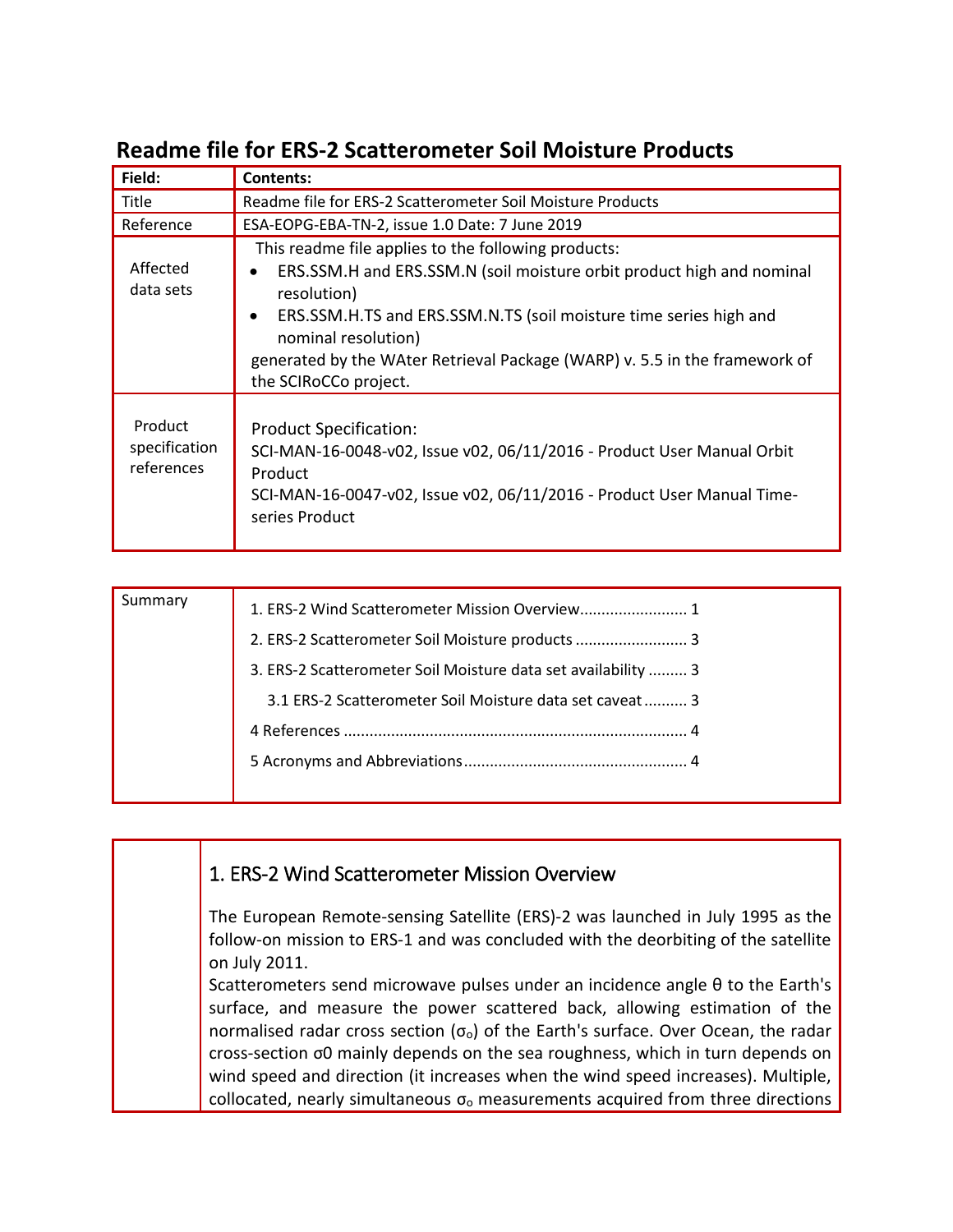(i.e. one looking perpendicular to the satellite ground track, one looking forward and one looking backwards at 45° azimuth projection angle with respect to the ground track) can be used to solve simultaneously the minimization of a cost function to retrieve the wind speed and direction. The most widely adopted forward models, used in the cost function, relating  $\sigma_0$  to the wind speed are empirical and are periodically updated and improved based on real satellite measurements.

The ERS-2 Active Microwave Instrument (AMI) operated in wind scatterometer mode has a spatial resolution of about  $25 - 50$  Km depending on the incidence angle over a swath of about 500 km. The acquisition repeat cycle is 3 days at the equator. Table 1 lists the operating characteristics of the Wind Scatterometer.

| <b>Time Period</b>                  | 21 April 1995 - 5 July 2011                           |
|-------------------------------------|-------------------------------------------------------|
| Frequency                           | 5.3 GHz (C band)                                      |
| <b>Antenna Azimuth Orientations</b> | Three fixed                                           |
| Polarizations                       | V Only                                                |
| <b>Beam Resolution</b>              | Range Gate                                            |
| Resolution                          | 25/50 km                                              |
| Number of pulses per 50 km          | 256                                                   |
| Swath width                         | 500 km                                                |
| Incidence Angle                     | $18 - 590$                                            |
| Orbit                               | Sun-synchronous 780 km altitude<br>98.52° inclination |

*Table 1: Operating Characteristics of ERS-2 AMI in Wind Scatterometer mode*

During the 16 years of operations, the ERS-2 mission underwent a number of failures (platform and AMI) and consequent changes of both the acquisition plan and the ground segment configuration. A brief summary of the main events of the ERS-2 mission is presented in the Table 2 below:

*Table 2: Main Events of ERS-2 mission [Crapolicchio et al., 2012]*

| Period     | Event                                                                                                                                                                                                                                                                          |
|------------|--------------------------------------------------------------------------------------------------------------------------------------------------------------------------------------------------------------------------------------------------------------------------------|
| 1995, Apr. | ERS-2 is launched on April 21, 1995.                                                                                                                                                                                                                                           |
| 1995, Nov. | The first Scatterometer measurement is achieved by setting the<br>antenna circulator system into an intermediate position to avoid arcing<br>in the AMI transmitter. In this new configuration the transmitted power<br>is reduced by a factor of 3 dB if compared with ERS-1. |
| 1996, Aug. | Due to an anomaly in the internal calibration unit, the calibration sub-<br>system is switched from side A (nominal) to side B (redundant).                                                                                                                                    |
| 2000, Jan  | Three of the six gyroscope fail, the operation mode is changed from<br>Nominal to Mono-Gyro Mode. In Mono-Gyro configuration the accuracy<br>of the satellite attitude was degraded in particular for the yaw angle.                                                           |
| 2001, Jan. | Other two gyroscopes fail, leading to the so-called Zero-Gyro Mode; the<br>single operating gyroscope is only used for important orbital<br>manoeuvres.                                                                                                                        |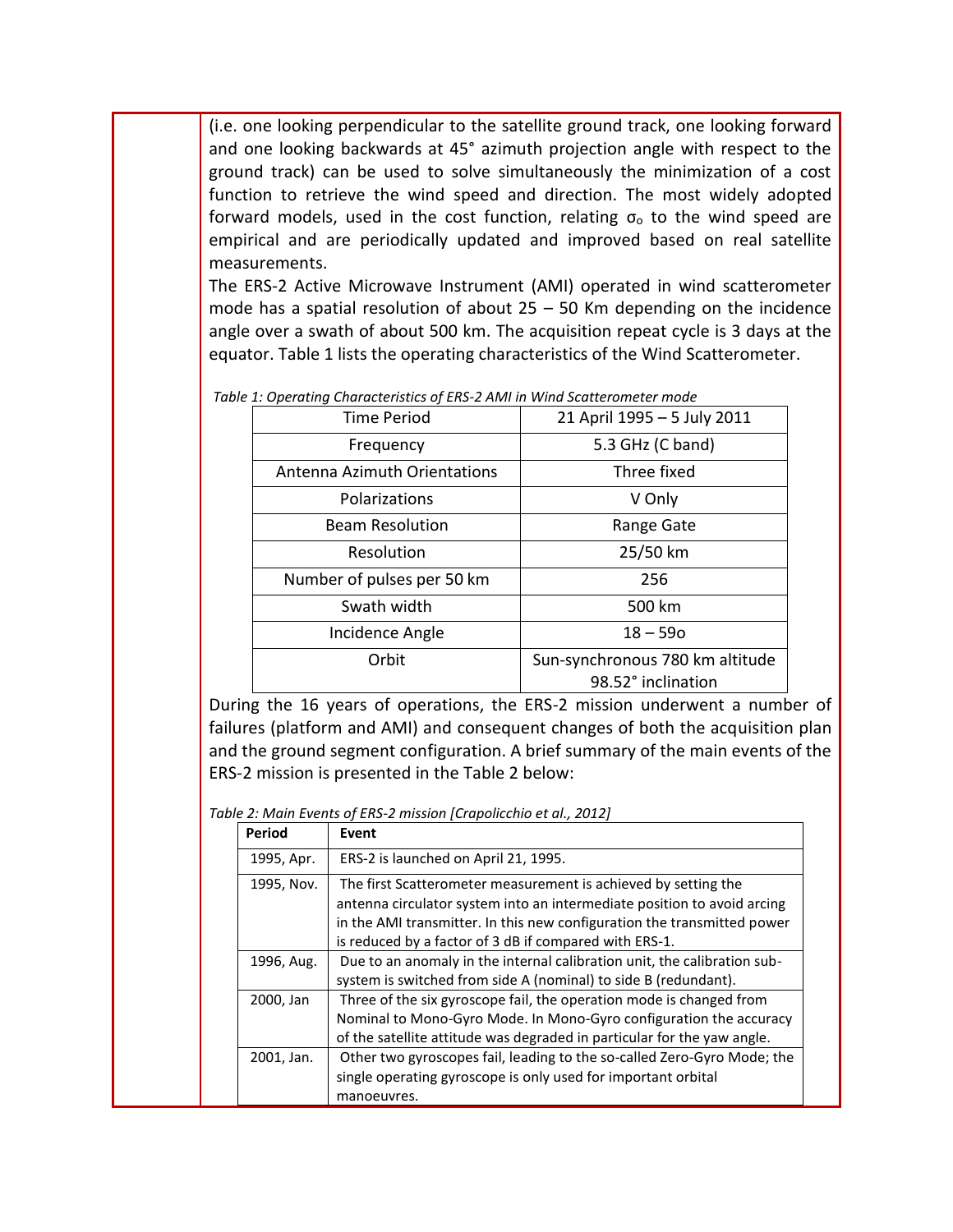|  |            | Scatterometer operational data is degraded and are not disseminated<br>to the users. More details can be found in the list of events affecting |  |
|--|------------|------------------------------------------------------------------------------------------------------------------------------------------------|--|
|  |            | ERS-2 Scatterometer mission at                                                                                                                 |  |
|  |            | https://earth.esa.int/web/sppa/mission-performance/esa-missions/ers-                                                                           |  |
|  |            | 2/scatterometer/mission-highlights                                                                                                             |  |
|  | 2001, Jun. | To test a way to compensate for the gyroscopes failure, ERS-2 AMI                                                                              |  |
|  |            | starts operating only in Wind-Wave acquisition mode.                                                                                           |  |
|  | 2003, May  | Nominal Wind Scatterometer acquisition mode is resumed.                                                                                        |  |
|  | 2003, Aug. | ERS Scatterometer Attitude Corrected Algorithm (ESACA) is included in                                                                          |  |
|  |            | the processing chain to compensate for the switching off of the                                                                                |  |
|  |            | gyroscopes.                                                                                                                                    |  |
|  | 2010, Sep. | Due to an irrecoverable transponder failure, the calibration acquisition                                                                       |  |
|  |            | mode is removed from the orbital planning and substituted by nominal                                                                           |  |
|  |            | acquisition.                                                                                                                                   |  |
|  | 2011, Feb. | ERS-2 is lowered by a series of orbit manoeuvres. As a consequence of                                                                          |  |
|  |            | that, the repeat cycle changes from 35 to the 3 day.                                                                                           |  |
|  | 2011, Jul. | ERS-2 is decommissioned.                                                                                                                       |  |
|  |            |                                                                                                                                                |  |

## <span id="page-2-0"></span>2. ERS-2 Scatterometer Soil Moisture products

The ERS-2 Scatterometer Soil Moisture products have been generated in the framework of the SCIRoCCo project. Surface soil moisture records are derived from the backscatter coefficient measured by the scatterometer (AMI) on-board the European Remote Sensing (ERS) satellites using the TU Wien soil moisture retrieval algorithm Naeimi et al. [2009]; Wagner et al. [1999].

A detailed description of the TU Wien soil moisture retrieval algorithm together with a description of the derivation of the model parameters can be found in the [Product User Manual.](https://earth.esa.int/web/sppa/activities/multi-sensors-timeseries/scirocco/data-access-tools)

# <span id="page-2-1"></span>3. ERS-2 Scatterometer Soil Moisture data set availability

ERS-2 AMI Scatterometer data set has been reprocessed covering the period from 26 March 1996 to 4<sup>th</sup> July 2011 (end of mission). These data have been processed by the WARP software in order to produce the Soil Moisture products.

The size of the available data is: 308 GB and 2.69 GB for High Resolution (for orbital and time series modes respectively), 75.9 GB and 2.26 GB for Low Resolution (for orbital and time series modes respectively).

The soil moisture data set is available together with the other ERS-1/2 Scatterometer data through ESA [Fast Registration.](https://earth.esa.int/web/guest/data-access/browse-data-products?p_p_id=datasetlist_WAR_ospportlet&instruments=WS)

### <span id="page-2-2"></span>3.1 ERS-2 Scatterometer Soil Moisture data set caveat

Please find below a list of caveats, which might affect the intended data usage.

• Scatterometer Soil Moisture products are NOT available for: